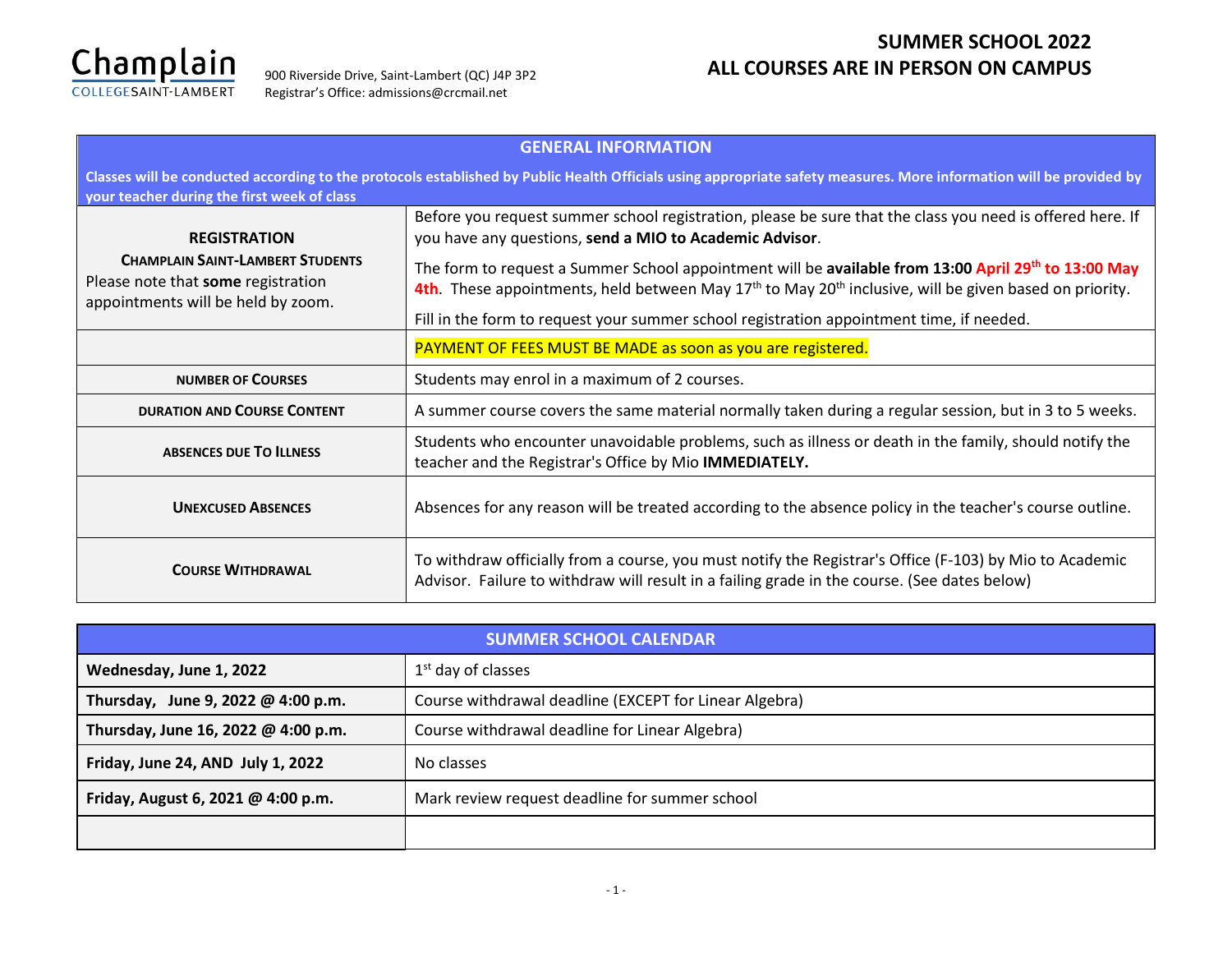

Registrar's Office: admissions@crcmail.net

### **SUMMER SCHOOL 2022** 900 Riverside Drive, Saint-Lambert (QC) J4P 3P2 **ALL COURSES ARE IN PERSON ON CAMPUS**

| <b>COMMANDITE PROCEDURES FOR STUDENTS FROM OTHER SCHOOLS</b>           |                                                                                                                                                                                                                                                                                                              |  |  |  |
|------------------------------------------------------------------------|--------------------------------------------------------------------------------------------------------------------------------------------------------------------------------------------------------------------------------------------------------------------------------------------------------------|--|--|--|
| EMAIL admissions@crcmail.net for<br>information on course availability | All Commandite students from other colleges must provide the following:<br>• A copy of the virtual commandite form<br>\$30.00 application fee and the relevant course fee<br>Date: Graduating Student (Fin d'études May 24th)<br>Date: Non-Graduating Student May 26th on a "first come-first served" basis. |  |  |  |

| FEES - PAYABLE UPON NOTIFICATION OF REGISTRATION ON OMNIVOX BY VISA/MASTERCARD<br>(Fees subject to Change Without Prior Notice) |                                                                                                                                                                                                                                                  |                         |  |  |
|---------------------------------------------------------------------------------------------------------------------------------|--------------------------------------------------------------------------------------------------------------------------------------------------------------------------------------------------------------------------------------------------|-------------------------|--|--|
| <b>REGISTRATION FEE</b><br>(Non-Refundable)                                                                                     | <b>All Students</b>                                                                                                                                                                                                                              |                         |  |  |
|                                                                                                                                 | \$5.00 per course included in course fees (see course schedule for exact amount).                                                                                                                                                                |                         |  |  |
| <b>COURSE FEES</b>                                                                                                              | All Students EXCEPT Champlain Saint-Lambert Graduating Students                                                                                                                                                                                  |                         |  |  |
|                                                                                                                                 | \$2.00 per course hour (See course schedule for exact amount).                                                                                                                                                                                   |                         |  |  |
|                                                                                                                                 | Champlain Saint-Lambert Graduating Students (Fin d'études - 2 Courses or Less)                                                                                                                                                                   |                         |  |  |
|                                                                                                                                 | \$5.00 registration fee per course ONLY (1 <sup>st</sup> time Fin d'études)                                                                                                                                                                      |                         |  |  |
|                                                                                                                                 | FIN DE PROGRAMME students from another college                                                                                                                                                                                                   |                         |  |  |
|                                                                                                                                 | Students on Commandite must pay all course fees upon registration (see schedule for exact amounts per course) as<br>well as the non-refundable application fee (\$30.00) and the registration fee (\$5.00 per course included in course<br>fee). |                         |  |  |
|                                                                                                                                 | Non-residents of Québec                                                                                                                                                                                                                          | International students  |  |  |
|                                                                                                                                 | \$8.44 per course hour                                                                                                                                                                                                                           | \$33.05 per course hour |  |  |
| <b>REFUND POLICY</b>                                                                                                            | Full refunds of the course fees will be granted to students who withdraw from a course on or before the withdrawal<br>deadlines. (See Page 1 for deadlines).                                                                                     |                         |  |  |

### CANCELLED COURSES

Notification will be sent by MIO. All fees will be refunded for courses cancelled by the college. Courses may be cancelled due to insufficient enrolment.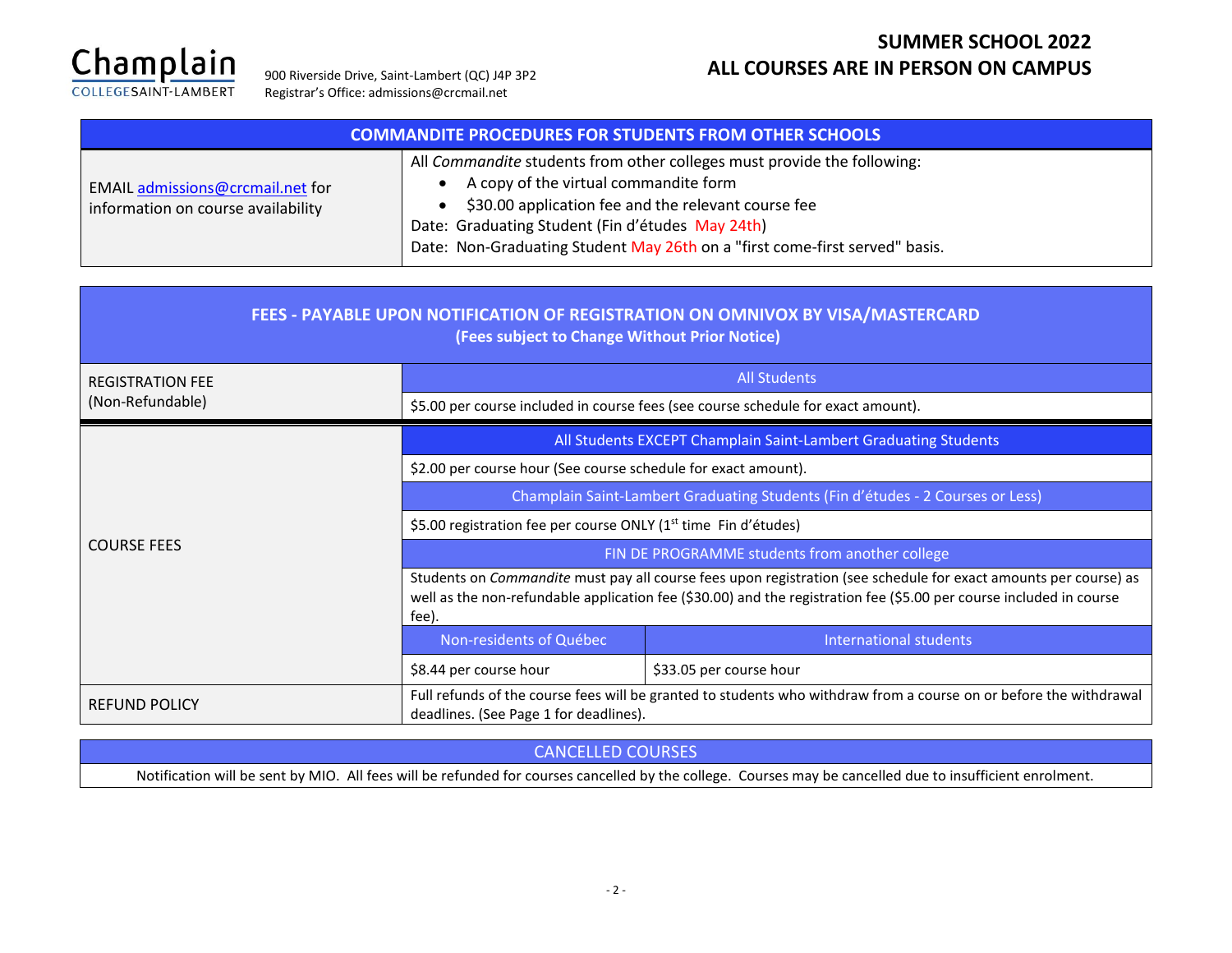#### **SUMMER SCHOOL 2022**

**Please note: Course titles are subject to change. Courses may be cancelled due to insufficient enrolment.**

**No classes will be held on Friday, June 24 th and Thursday, July 1 st**

**All courses are live – on campus. Classes will be conducted according to the protocols established by Public Health Officials using appropriate safety measures. More information will be provided by your teacher during the first week of class.**

| Section<br>#                                                                                                                                                                                                                                                                                                                                                                                                                                                                                                                                                                                                                                                                                                                                   | Course #    | Prerequisite         | Course Title            | <b>Hours</b> | <b>Dates</b>       | Day             | Time            | Fees     |
|------------------------------------------------------------------------------------------------------------------------------------------------------------------------------------------------------------------------------------------------------------------------------------------------------------------------------------------------------------------------------------------------------------------------------------------------------------------------------------------------------------------------------------------------------------------------------------------------------------------------------------------------------------------------------------------------------------------------------------------------|-------------|----------------------|-------------------------|--------------|--------------------|-----------------|-----------------|----------|
| <b>COMPLEMENTARY</b><br>Creative Imaging with<br>511-CA2-LA<br>00201<br>45<br>June $1 -$ June 21<br>Monday - Friday<br>$13:00 - 16:00$<br>Photoshop (Any student<br>except 500.DM/FM students)<br>00202<br>603-CA1-LA<br>45<br>$09:00 - 12:00$<br>Monday - Friday<br><b>Creative Writing</b><br>June $1 -$ June 21<br><b>ENGLISH</b><br>June $1 -$ June 29<br>60<br>00203<br>Monday - Friday<br>$13:00 - 16:00$<br>603-102-MQ<br><b>Literary Genres</b><br>603-101<br>June $1 -$ June 29<br>Monday - Friday<br>00204<br>603-103-MQ<br><b>Literary Themes</b><br>60<br>$09:00 - 12:00$<br>603-101<br>June $1 -$ June 29<br><b>English For All Programs</b><br>60<br>Monday - Friday<br>$09:00 - 12:00$<br>00205<br>$603$ -BMZ-LA $*$<br>603-101 |             |                      |                         |              |                    |                 |                 |          |
|                                                                                                                                                                                                                                                                                                                                                                                                                                                                                                                                                                                                                                                                                                                                                |             |                      |                         |              |                    |                 |                 | \$95.00  |
|                                                                                                                                                                                                                                                                                                                                                                                                                                                                                                                                                                                                                                                                                                                                                |             |                      |                         |              |                    |                 |                 | \$95.00  |
|                                                                                                                                                                                                                                                                                                                                                                                                                                                                                                                                                                                                                                                                                                                                                |             |                      |                         |              |                    |                 |                 |          |
|                                                                                                                                                                                                                                                                                                                                                                                                                                                                                                                                                                                                                                                                                                                                                |             |                      |                         |              |                    |                 |                 | \$125.00 |
|                                                                                                                                                                                                                                                                                                                                                                                                                                                                                                                                                                                                                                                                                                                                                |             |                      |                         |              |                    |                 |                 | \$125.00 |
|                                                                                                                                                                                                                                                                                                                                                                                                                                                                                                                                                                                                                                                                                                                                                |             |                      |                         |              |                    |                 |                 | \$125.00 |
| <b>FRENCH</b>                                                                                                                                                                                                                                                                                                                                                                                                                                                                                                                                                                                                                                                                                                                                  |             |                      |                         |              |                    |                 |                 |          |
| 00206                                                                                                                                                                                                                                                                                                                                                                                                                                                                                                                                                                                                                                                                                                                                          | 602-BXX-R4* | 1st French<br>course | French (All Levels)     | 45           | June $1 -$ June 21 | Monday - Friday | $13:00 - 16:00$ | \$95.00  |
| <b>HUMANITIES</b>                                                                                                                                                                                                                                                                                                                                                                                                                                                                                                                                                                                                                                                                                                                              |             |                      |                         |              |                    |                 |                 |          |
| 00207                                                                                                                                                                                                                                                                                                                                                                                                                                                                                                                                                                                                                                                                                                                                          | 345-101-MQ  |                      | Humanities - Knowledge  | 60           | June $1 -$ June 29 | Monday - Friday | $09:00 - 12:00$ | \$125.00 |
| 00208                                                                                                                                                                                                                                                                                                                                                                                                                                                                                                                                                                                                                                                                                                                                          | 345-102-MQ  | 345-101              | Humanities - Worldviews | 45           | June 1 - June 21   | Monday - Friday | $13:00 - 16:00$ | \$95.00  |
| 00209                                                                                                                                                                                                                                                                                                                                                                                                                                                                                                                                                                                                                                                                                                                                          | 345-BMZ-LA* | 345-101 & 102        | Humanities - B Block    | 45           | June $1 -$ June 21 | Monday - Friday | $09:00 - 12:00$ | \$95.00  |
| 00210                                                                                                                                                                                                                                                                                                                                                                                                                                                                                                                                                                                                                                                                                                                                          | 345-BMZ-LA* | 345-101 & 102        | Humanities - B Block    | 45           | June $1 -$ June 21 | Monday - Friday | $13:00 - 16:00$ | \$95.00  |